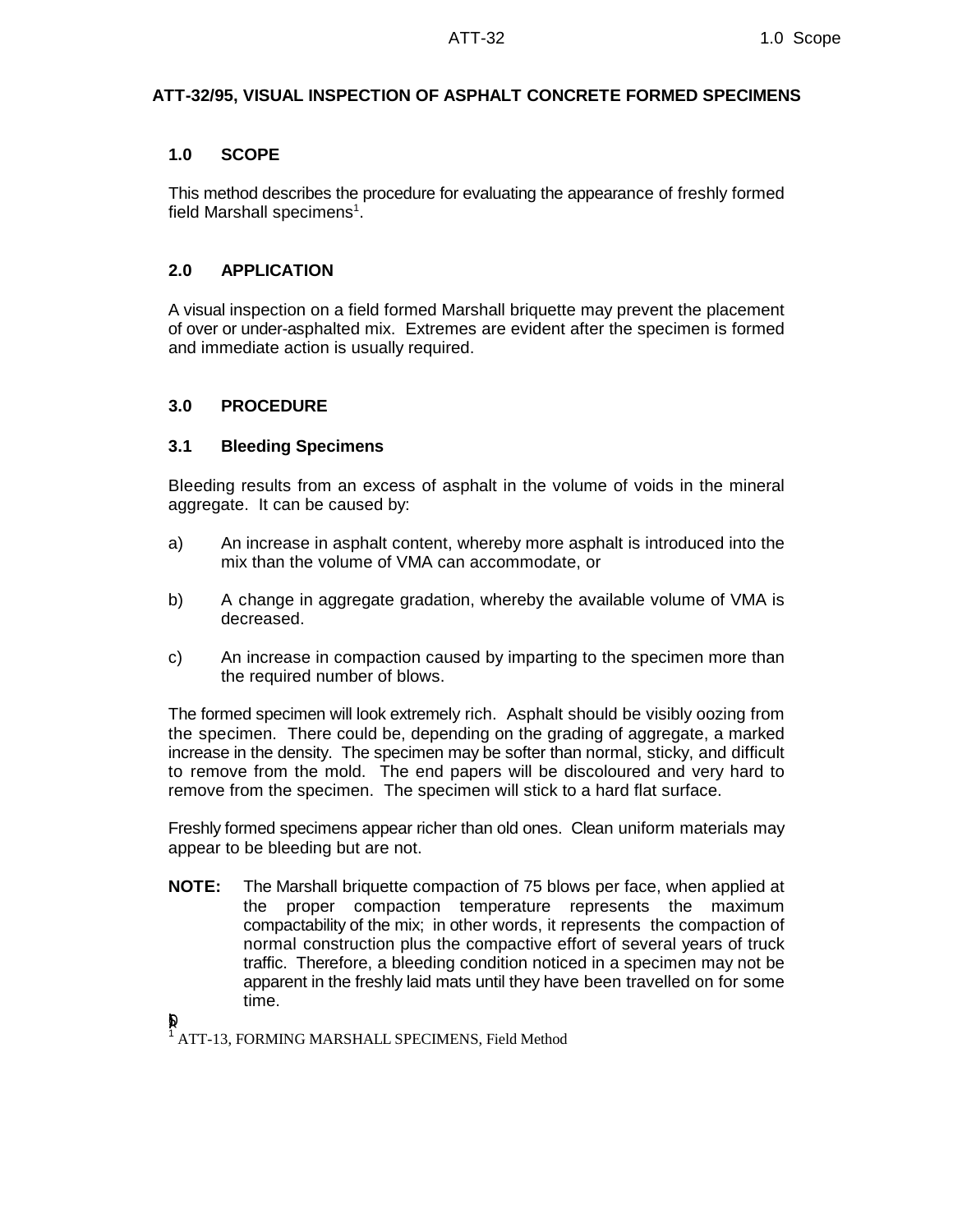Excessive **bleeding** in the **specimen** will most certainly lead to eventual bleeding and loss of stability in the **pavement** itself.

Compaction forces the asphalt coated aggregate particles closer together. As the air voids content of the mix is reduced, the asphalt is visibly forced out of the pavement. This is shown in Figure 1.



When performing quality control testing and bleeding or near bleeding specimens are noted, corrective action as described in Section 3.3 must be taken immediately.

### **3.2 Dry Specimens**

Dry mixes result when there is insufficient asphalt to adequately coat the aggregate particles. The dry mix may be caused by:

- a) A decrease in asphalt content, whereby not enough asphalt is introduced into the volume of VMA, or
- b) A change in aggregate gradation, whereby the available VMA is greatly increased.
- c) A decrease in compaction caused by imparting to the specimen less than the required number of blows.

This condition may lead to a pavement high in air voids, which would be subject to frost and water damage, resulting in rapid aging of the pavement due to ravelling and cracking.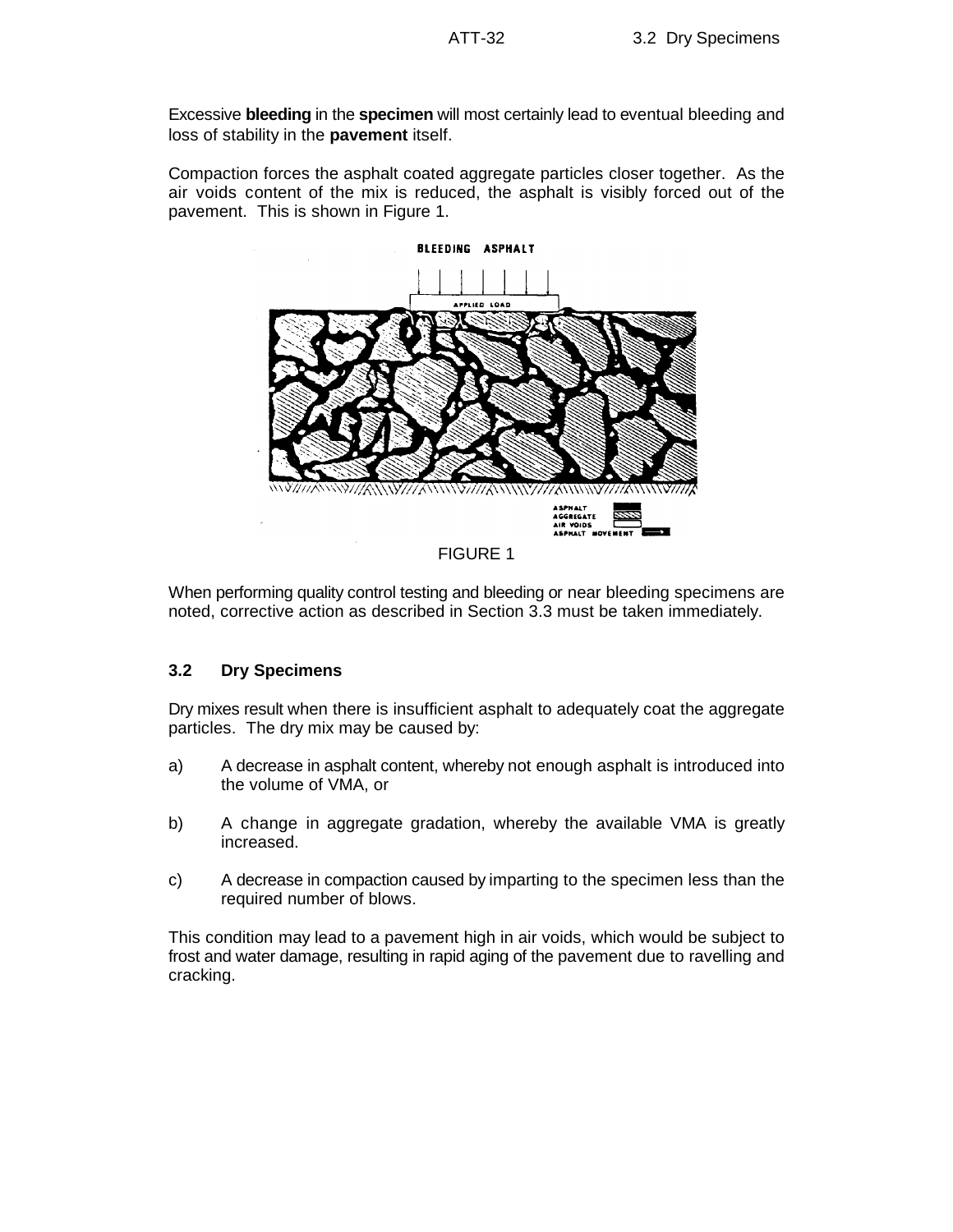After forming, the specimens will appear very dull and feel dry. There should be, barring any change in the aggregate gradation, a marked decrease from the expected density. Close inspection of the coarse aggregate particles will often reveal improper coatings. Also, the sample may be brittle, not displaying the normal plastic properties.

**NOTE:** The presence of clay binder may mask the presence of adequate asphalt making the specimen appear dry. Dry appearance may also be caused by overheating.

# **3.3 Corrective Action**

When performing quality control testing the following corrective measures must be performed **immediately** after the visual inspection of the bleeding or dry specimen.

### **3.3.1 Excessive Bleeding or Excessively Dry Specimens**

- 1. Check the plant settings and ensure that they have not changed.
- 2. Obtain another mix sample and form 1 Marshall briquette to verify the first set.
- 3. If the new briquette is bleeding, inform the Contractor of the problem.
- 4. The Contractor should determine the cause of the problem and correct it immediately.
- 5. If the problem cannot be identified, the Contractor must re-calibrate the plant.

# **3.3.2 Near or Slight Bleeding or Slightly Dry Specimens**

When this condition is noted, the Contractor may be **temporarily** allowed to produce mix during and after the adjustments to the asphalt content setting have been made. However, the Contractor must try to locate and correct the cause of the problem immediately.

This asphalt content setting adjustment during mix production is **not** intended to compensate for poor plant control and should only be made **occasionally**. If the problem re-occurs or its cause cannot be found, the Contractor must recalibrate the plant.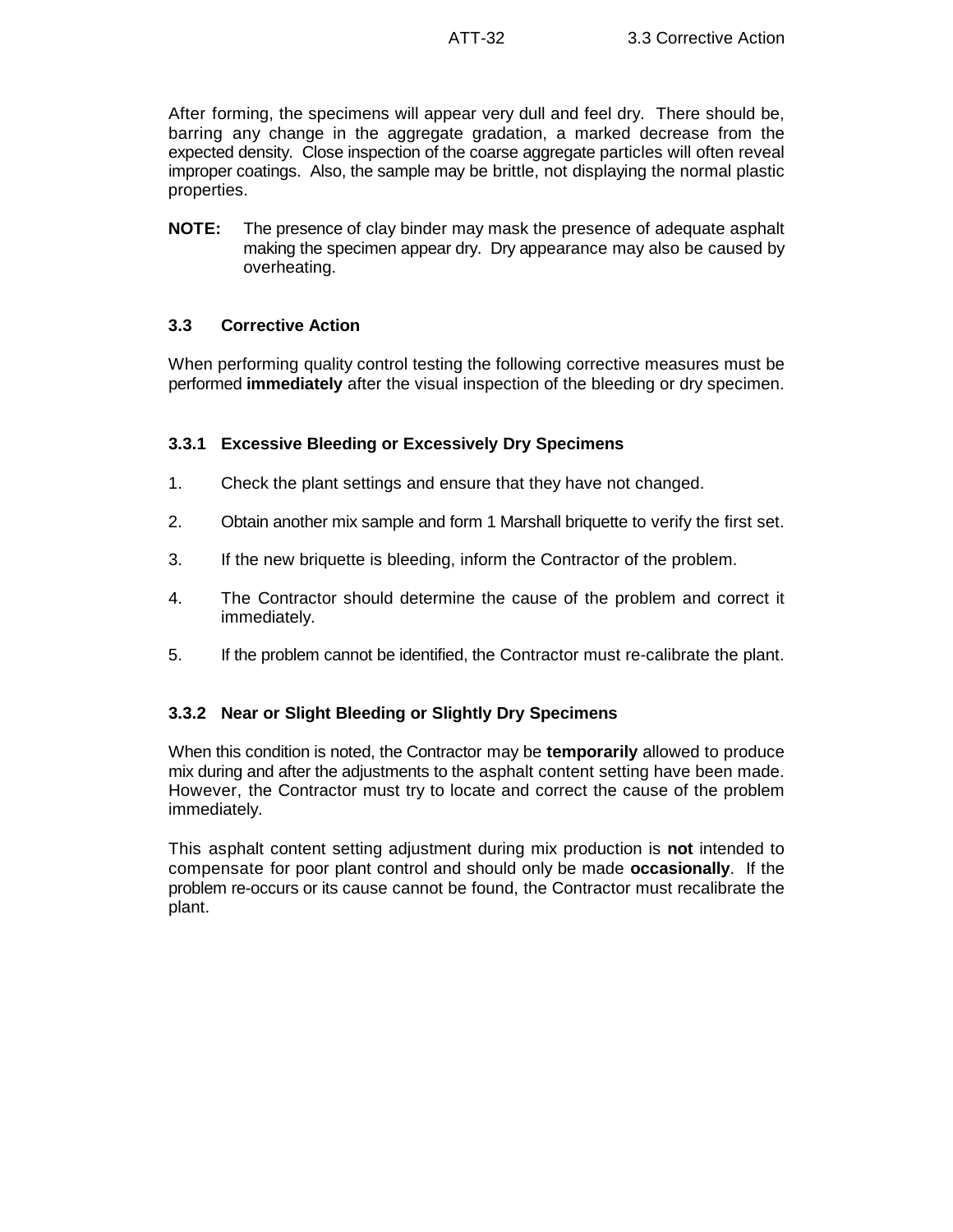When near or slight bleeding or slightly dry specimens are noted:

- 1. Repeat steps 1 to 3 of Section 3.3.1.
- 2. The Contractor should adjust the asphalt content setting by  $\pm$  0.5% while investigating the cause of the problem.
- 3. Wait until the mix at the adjusted asphalt content is available at the sampling location, then obtain a mix sample and form a Marshall briquette to verify the asphalt content change.
- 4. Determine the ignition oven or nuclear asphalt content of the mix and the specimen's dry density (using an assumed mix moisture content).
- 5. Use the density and asphalt content to determine the air voids content of the Marshall specimen.
- 6. If the specimen's % air voids does not match the % air voids  $(\pm 0.5\%)$ recommended in the mix design, have the Contractor make a finer adjustment to the asphalt content setting.
- 7. Repeat steps 3 to 6 above until the specimen's air voids content matches the design value.

### **3.4 Verifying the Inspection**

The reason for the decrease or increase in asphalt content setting when a bleeding or a dry specimen is formed, is to prevent the placement of mix on the road which is totally unacceptable. The cause of the condition, whether due to a change in grading or a change in asphalt content must be determined as soon as possible by performing an asphalt content test and a sieve analysis on the original mix. When the cause has been determined, immediate corrective measures, e.g., recalibration or repair of the asphalt pump, recalibration or reproportioning of the aggregate bins, etc., must be taken.

Where a gradation change occurs, use the % air voids of the test series Marshall specimens to control the asphalt content of the mix. Figure 2 describes the appearance of mixes with various gradations throughout a range of asphalt contents.

A change in aggregate grading may or may not be reflected in the appearance of the specimen. Where a marked change in density is noted, although the asphalt content appears normal, a gradation change may be suspected. However, a routine sieve analysis will be necessary to verify the condition. **A change in gradation usually requires a new mix design.**